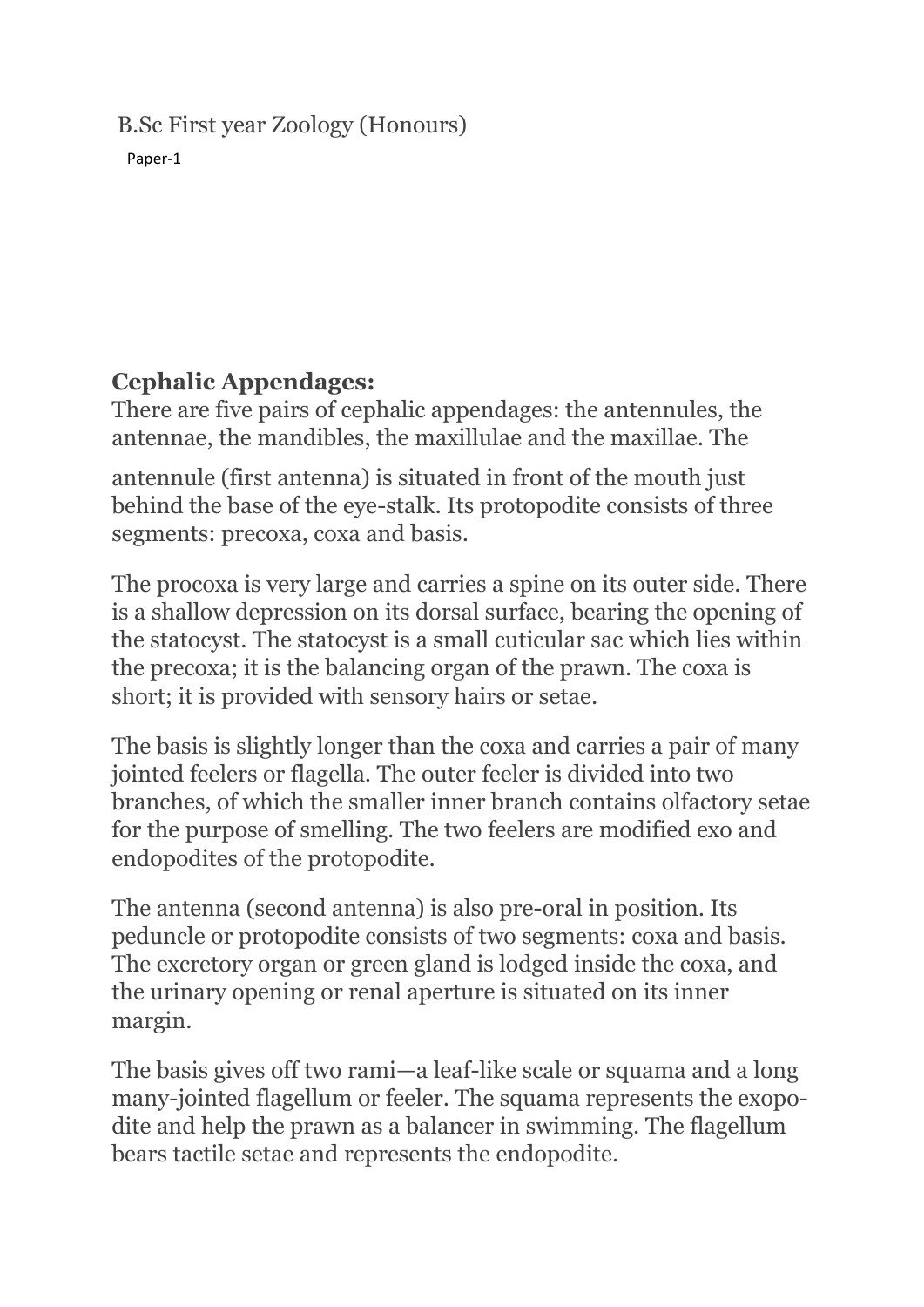## **Mandible:**

It is the third appendage and lies on the outer side of the mouth. Its spoon-shaped proximal part is called the apophysis, while the solid distal part is the head. The head consists of a stout molar process and a thin incisor process.

The molar process is placed at right angles to the apophysis and carries 5 to 6 yellowish- brown teeth. The incisor process is placed in front of the oral aperture and bears three closely set whitish teeth. A three-jointed mandibular palp arises from the outer side of the head; it bears sensory setae and lies against the outer side of the incisor process.



The coxa of the protopodite is modified to form the apophysis and the head of the mandible. The basis of the protopodite corresponds to the proximal segment of the palp and the endopodite is represented by the two distal segments of the same. The exopodite is absent. The mandible serves as a cutting and crushing apparatus.

# **Maxillula (First Maxilla):**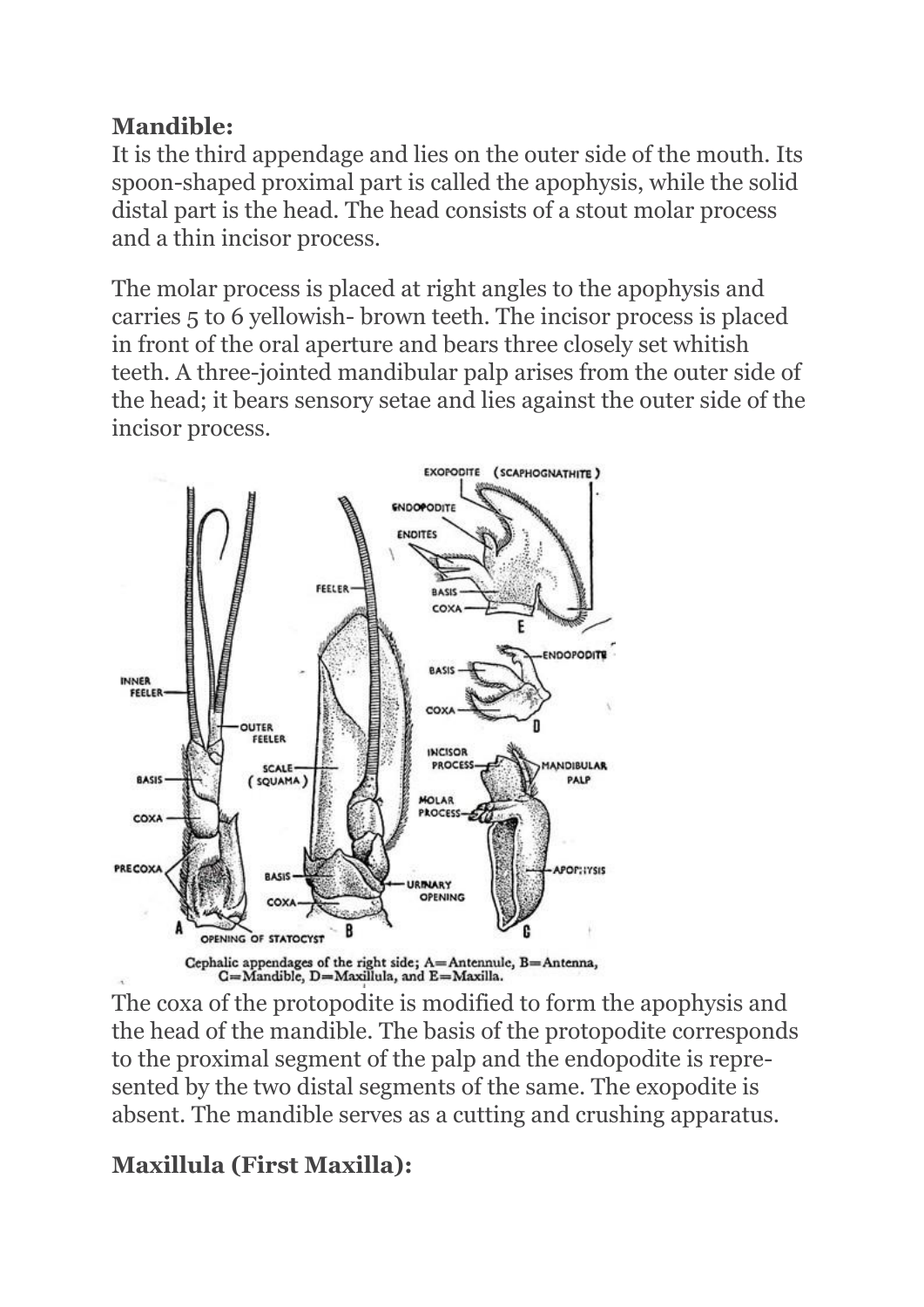It is the smallest of all the appendages and is placed behind the posterior lip of the mouth. The maxillula consists of three foliaceous plates, the margins of which are covered with sensory setae.

Of the three plates, the two directed inwards are the jaws or gnathobases; these are the coxa and basis if the protopodite. The third, directed outwards represents the endopodite. The exopodite is absent. The maxillula helps to push bed into the mouth.

## **Maxilla (Second Maxilla):**

It is a thin foliaceous appendage placed behind the maxillula. Its peduncle consists of a much educed coxa and a larger bifurcated basis which projects inward is the endites or jaws. The large fanshaped exopodite is known is the scaphognathite; it lies in front of the gill-chamber.

The small endopodite is placed between the exopodite and the endites. The maxilla has a two-fold function. The endites are used to push bod into the oral cavity. The scaphognathite helps in respiration by maintaining a constant flow of water through the gillchamber.

## **Thoracic Appendages:**

These consist of three pairs of maxillipedes or foot-jaws and five pairs of walking legs.

The first maxillipede has a protopodite consisting of two segments, coxa and basis. These are flattened leaf-like structures carrying stiff setae on their inner margins. They push food into the mouth. Attached to the outer side of the coxa, there is a bilobed structure called epipodite which helps in respiration. The endopodite s short but the exopodite is long and provided with a thin expanion at its base.

The second maxillipede is less foliaceous than the first. Its protopodite consists, as usual, of coxa and basis. The coxa is short and covered with setae on its inner margin; it carries a small epiodite and a gill on its outer margin.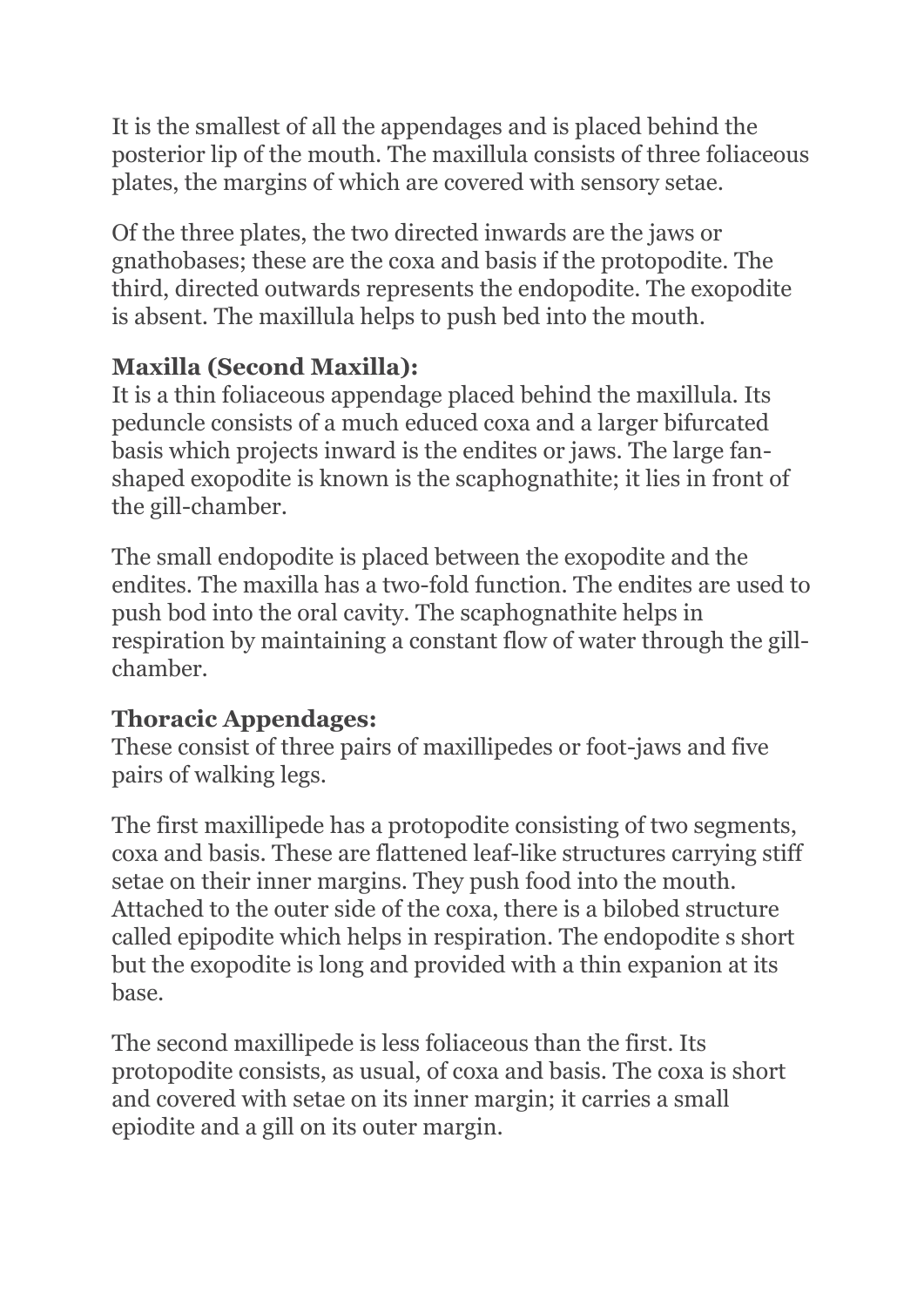The basis is immovably articulated to the endopodite. The exopodite is long, slender, un-jointed and whip-like. The endopodite consists of five segments, lamely, ischium, merus, carpus, pro-podus and dactylus. The proodus and the dactylus are bent and turned backwards forming a knife-like cutting plate.

The third maxillipede is pediform or leg-like in appearance. Its protopodite consists of coxa and basis. The coxa carries a thin pipodite on its outer side. There is a slender un-jointed exopodite attached to the outer side of the basis and bearing stiff setae.

The endopodite is three-jointed—ischium being fused with the merus, and pro-podus with dactylus, while the carpus remains free, forming the middle segments of the end and pro-podus with the dactylus, while the dactylus, while the remain free, forming the middle segment of the endopodite.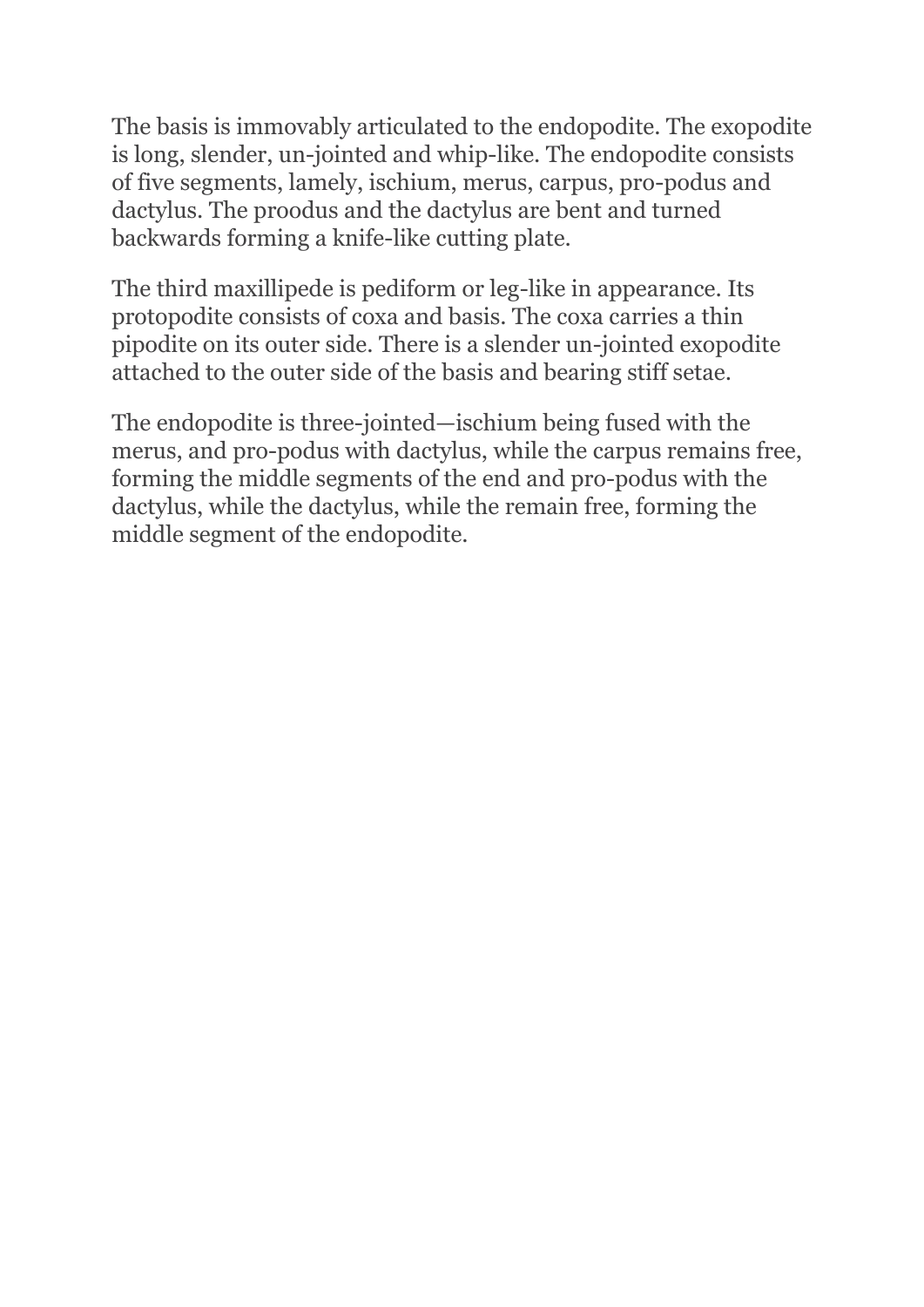

Thoracic Appendages of the right side; A=first maxillipede, B=second maxillipede, G=third maxillipede, D=first walking leg (small chela), E=second walking leg (large chela), F=a non-chelate walking leg.<br>Third, fourth and

### **Walking Legs:**

The prawan is decapod (deca= ten) bearing ten walking legs. Even walking leg consists of seven cylindrical segments joined end to end. The first two segments represent the coxa and basis of the protopodite and the remainder represent the five segments of the endopodite. The expodite is absent. The five segments of the endopodite are: ischium, merus, carpus, pro-podus and dactylus, the last being clawed.

The first and second walking legs carry pincers at their proximal ends; hence they are known as the chelate legs. The last three legs are non-chelate. The second walking leg is very much larger and bears spines and setae.